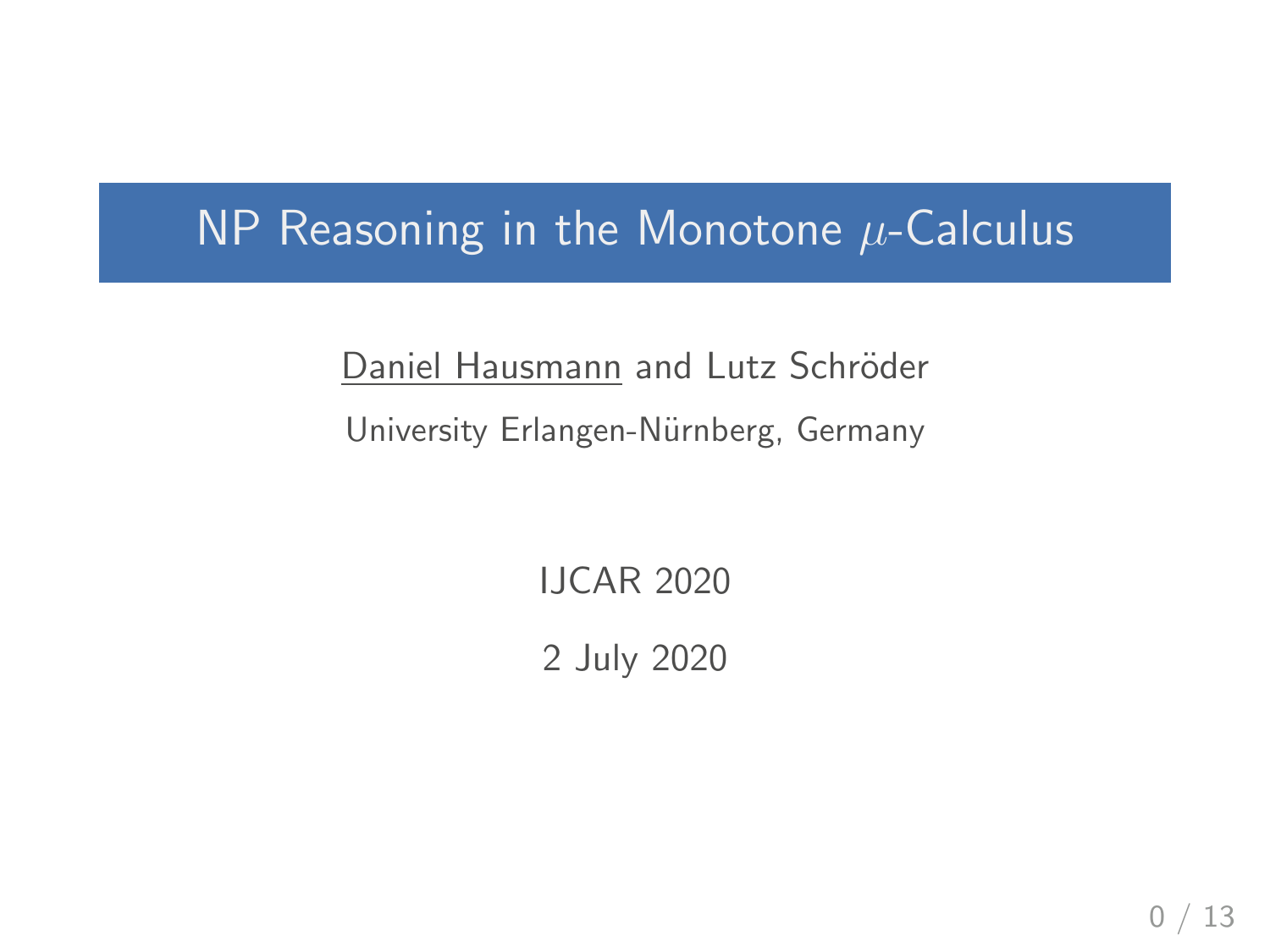Complexities of satisfiability checking for some modal logics:

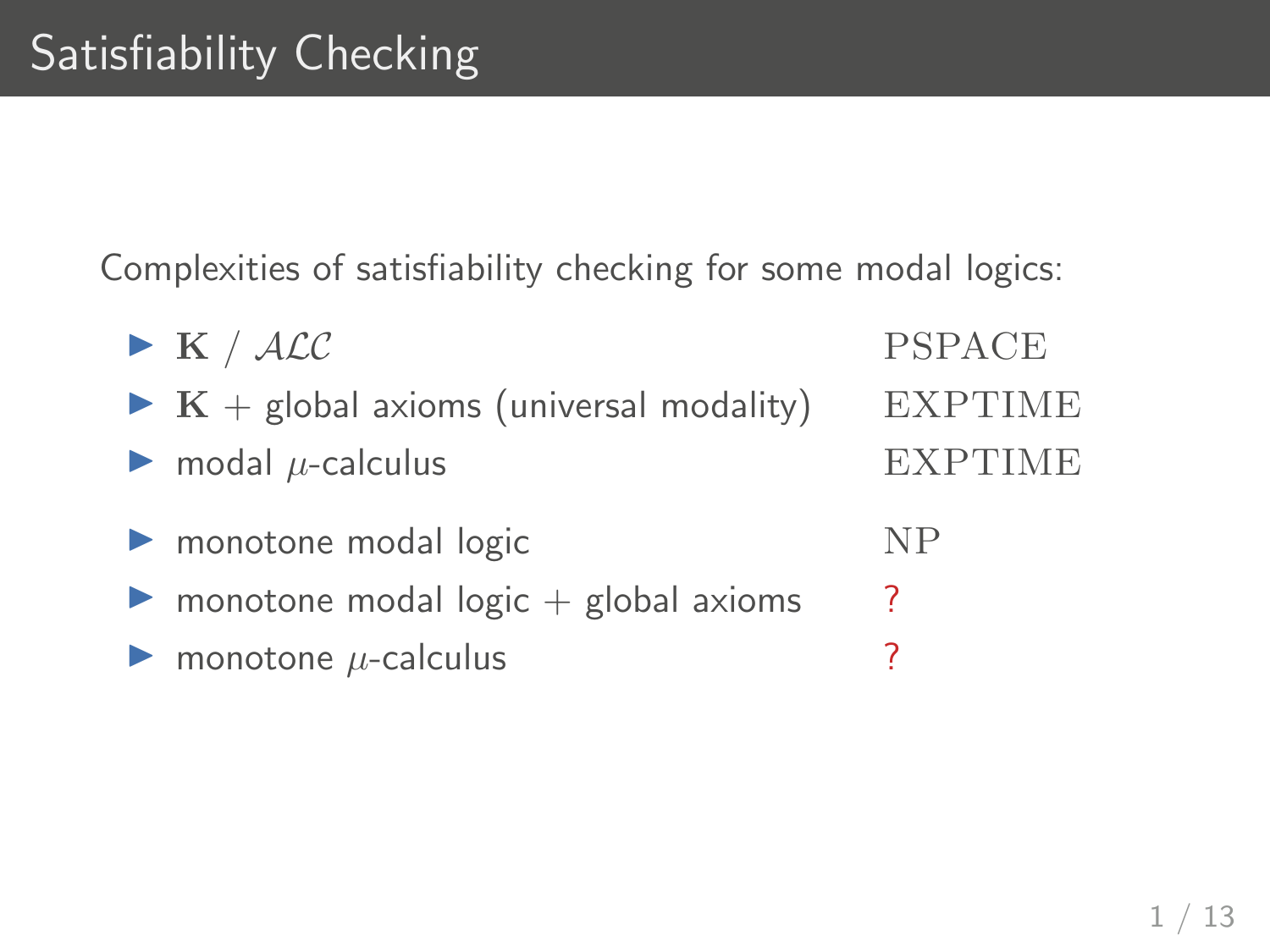Complexities of satisfiability checking for some modal logics:

| $\blacktriangleright$ K / ALC                                                        | <b>PSPACE</b>  |
|--------------------------------------------------------------------------------------|----------------|
| $\triangleright$ K + global axioms (universal modality)                              | <b>EXPTIME</b> |
| $\triangleright$ modal $\mu$ -calculus                                               | <b>EXPTIME</b> |
| monotone modal logic                                                                 | NP             |
| monotone modal $logic + global axioms$<br>▶                                          | <b>NP</b>      |
| $\blacktriangleright$ alternation-free monotone $\mu$ -calculus<br>$+$ global axioms | N <sub>P</sub> |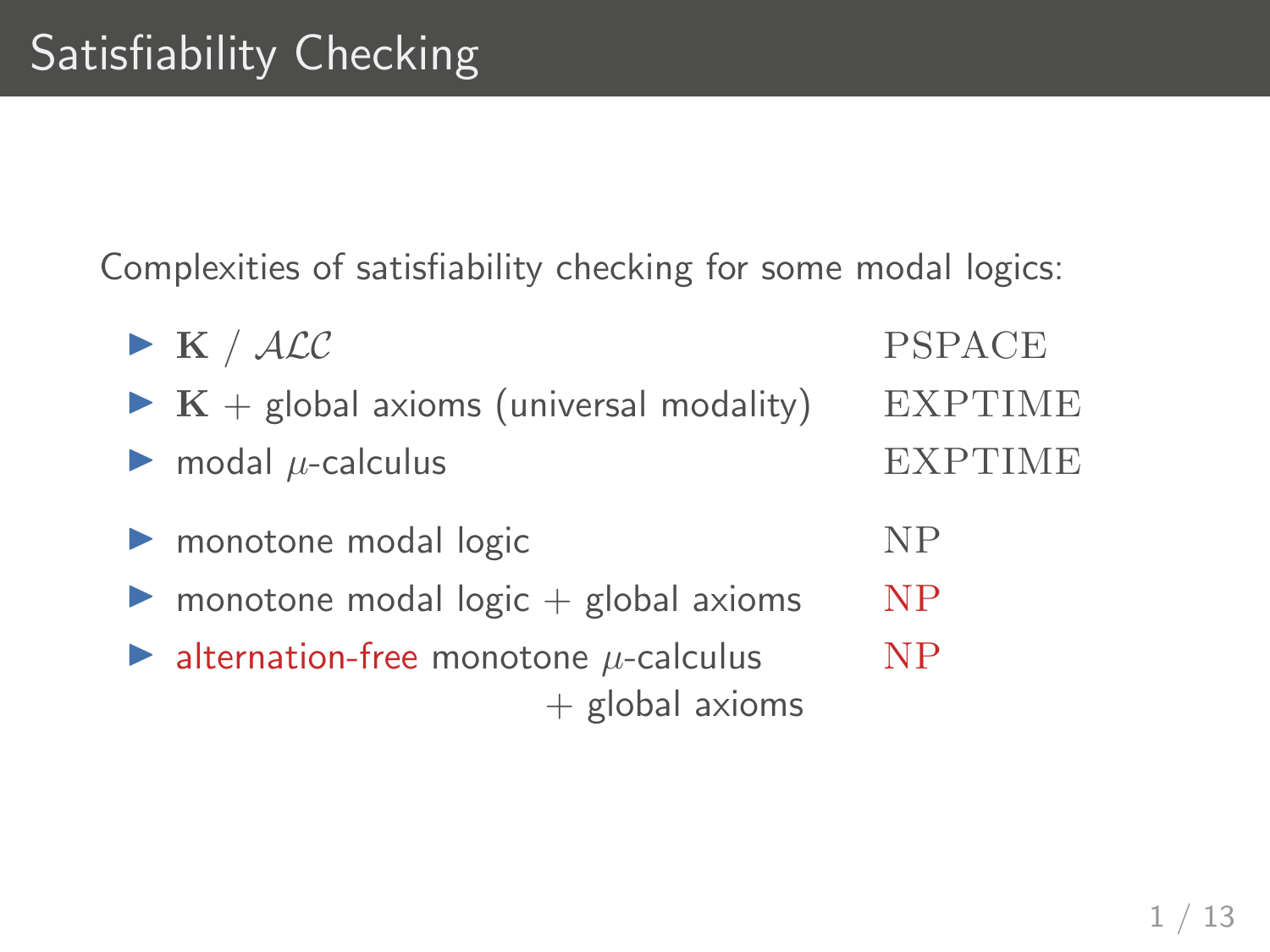# Monotone Modal Logic

#### **Syntax**

 $\phi, \psi ::= \bot \mid \top \mid p \mid \phi \wedge \psi \mid \phi \vee \psi \mid [a] \phi \mid \langle a \rangle \phi \quad (p \in \text{At}, a \in \text{Act})$ 

#### **Semantics**

Interpret formulae over neighbourhood structures  $M = (W, N, I)$ ,  $N:$  Act  $\times W \to \mathcal{P}(\mathcal{P}(W))$ ,  $I:$  At  $\to \mathcal{P}(W)$ 

$$
\begin{aligned} [[a]\phi] &= \{ w \in W \mid \forall S \in N(a, w). S \cap [\![\phi]\!] \neq \emptyset \} \\ [\![\langle a \rangle \phi]\!] &= \{ w \in W \mid \exists S \in N(a, w). S \subseteq [\![\phi]\!] \} \end{aligned}
$$

Vardi, 1989: Satisfiability checking is in NP (by non-normality)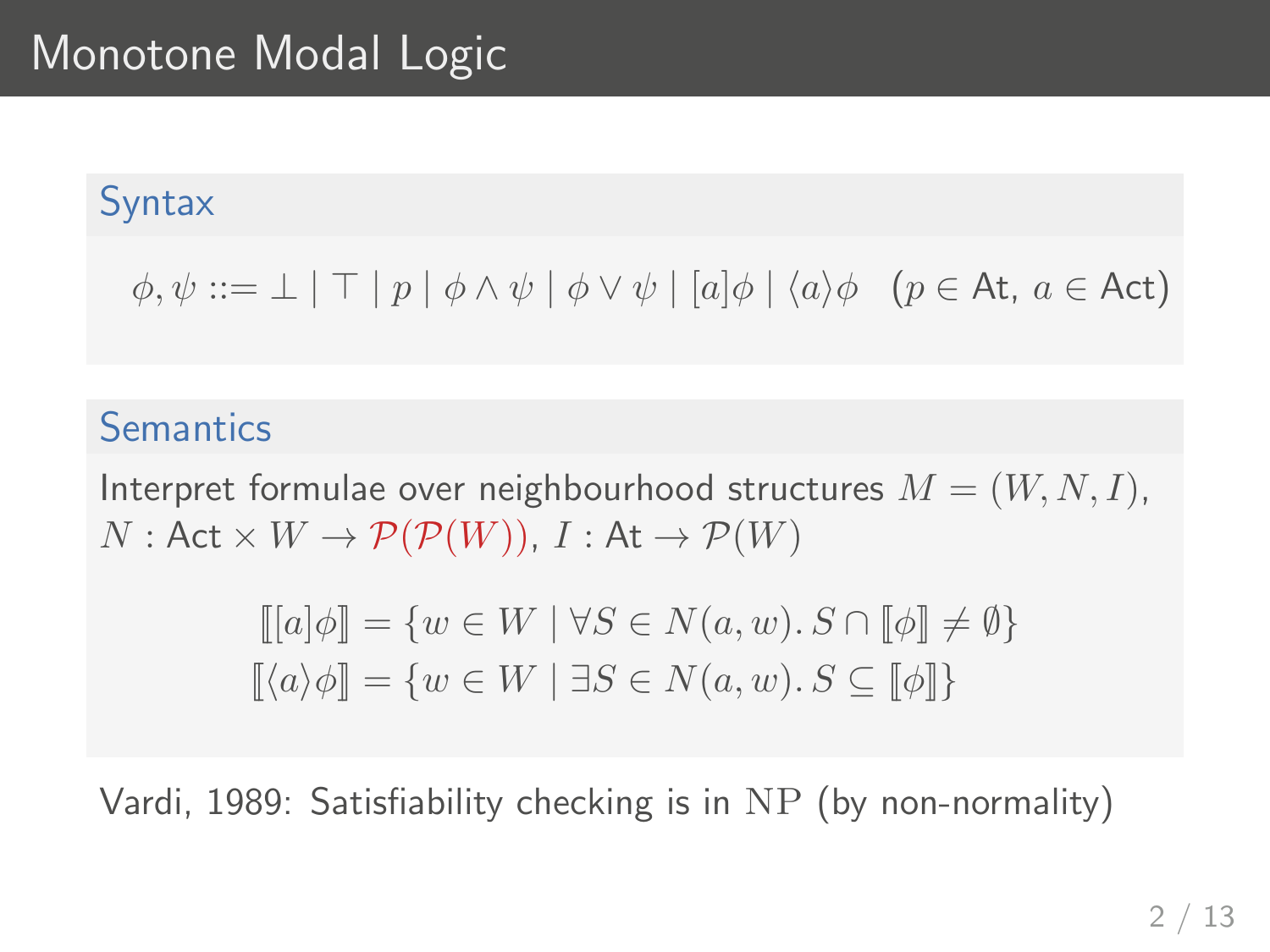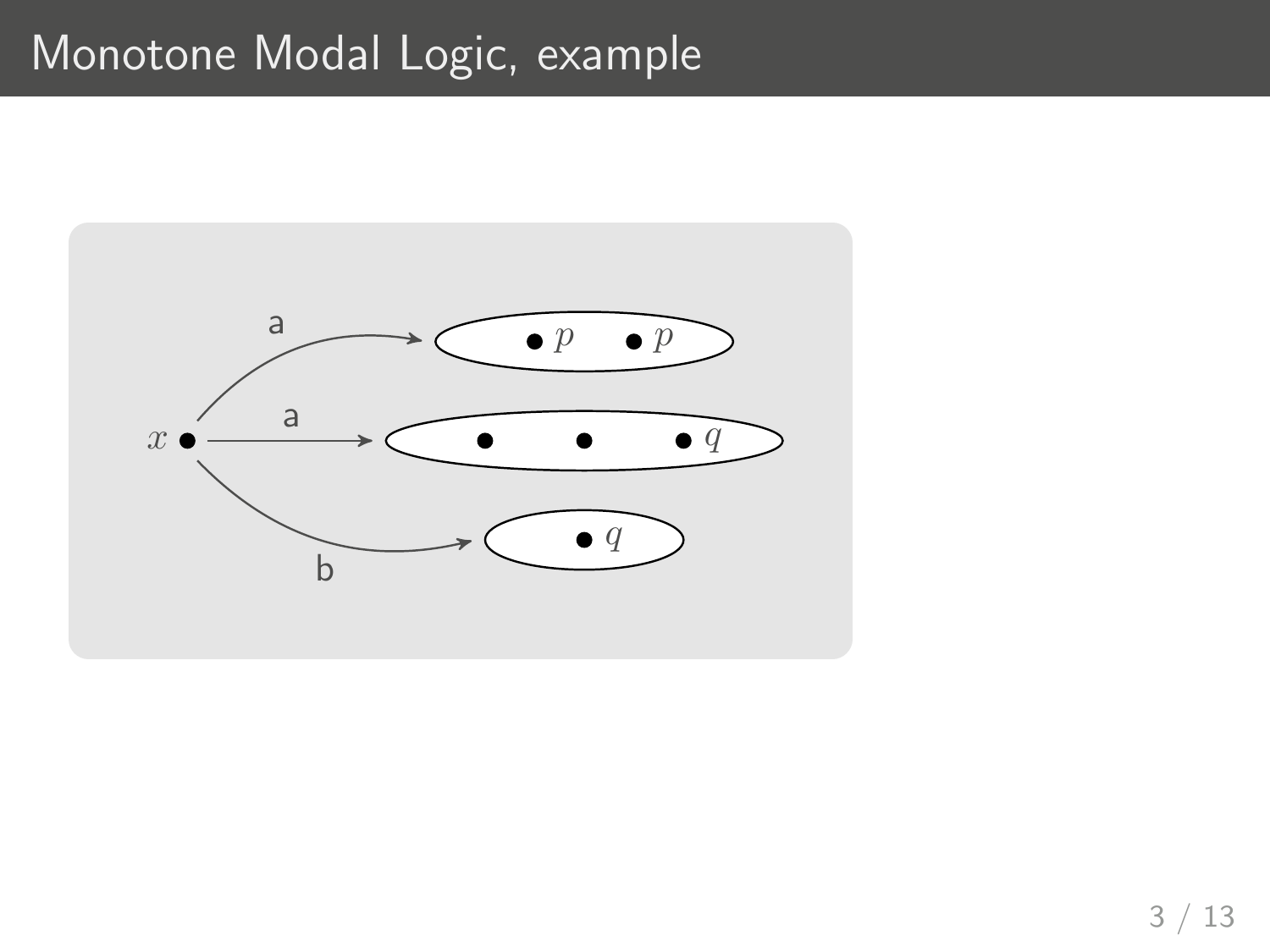

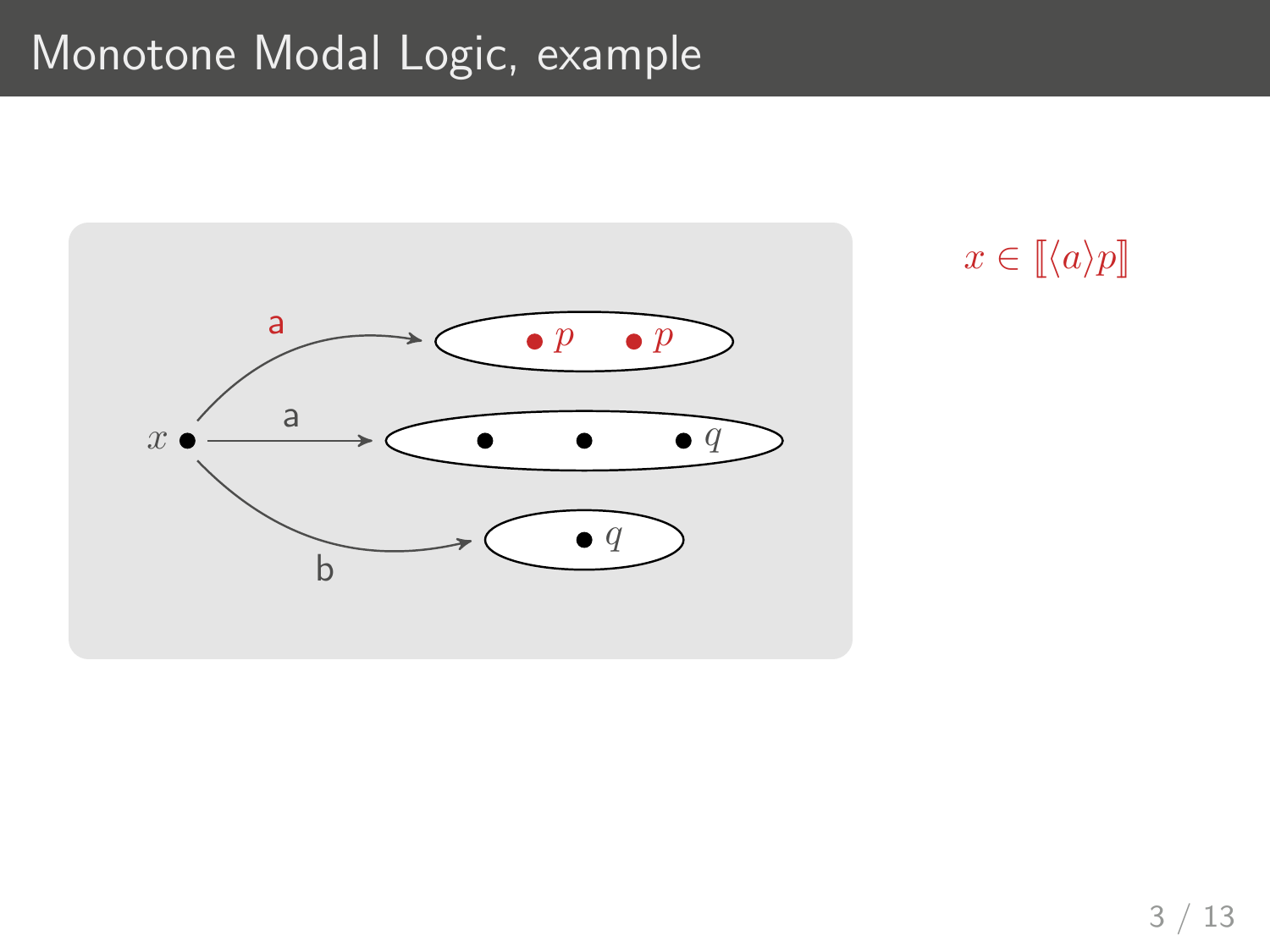

 $x \in \llbracket \langle a \rangle p \rrbracket$ 

### $x \in \llbracket [a](p \vee q) \rrbracket$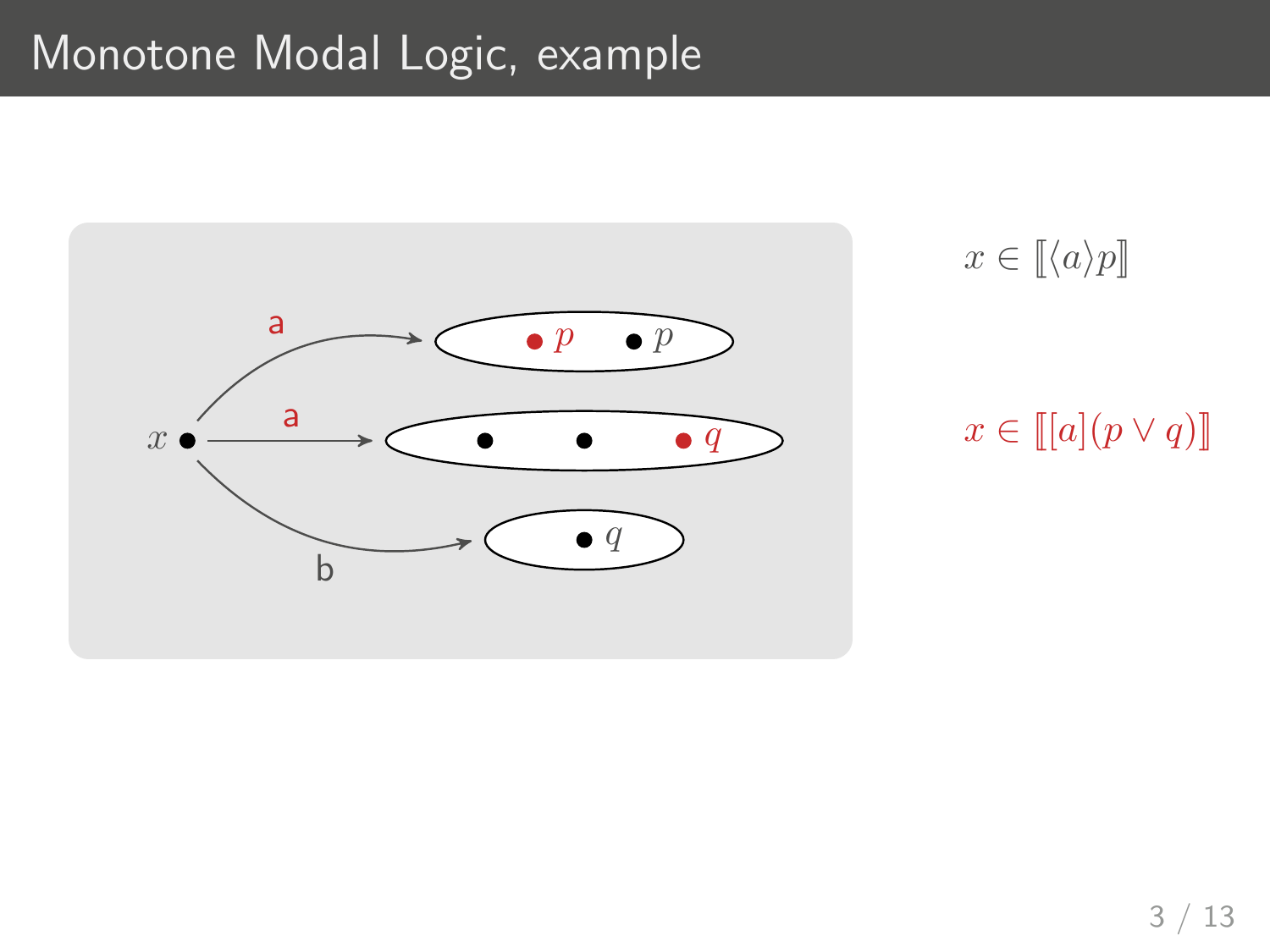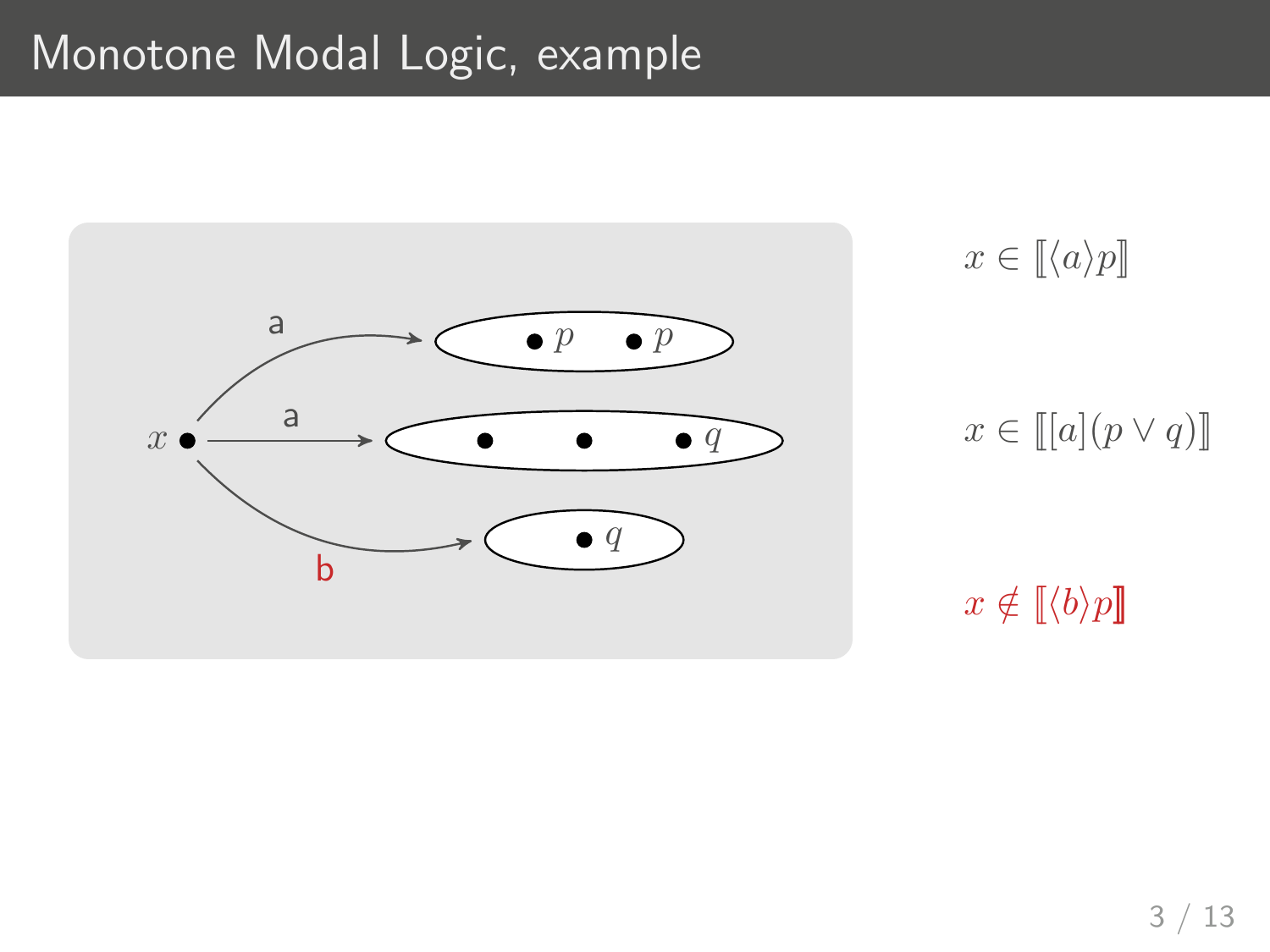

Cannot express e.g. " $p$  holds in every successor state" " $p$  holds in at least one successor state"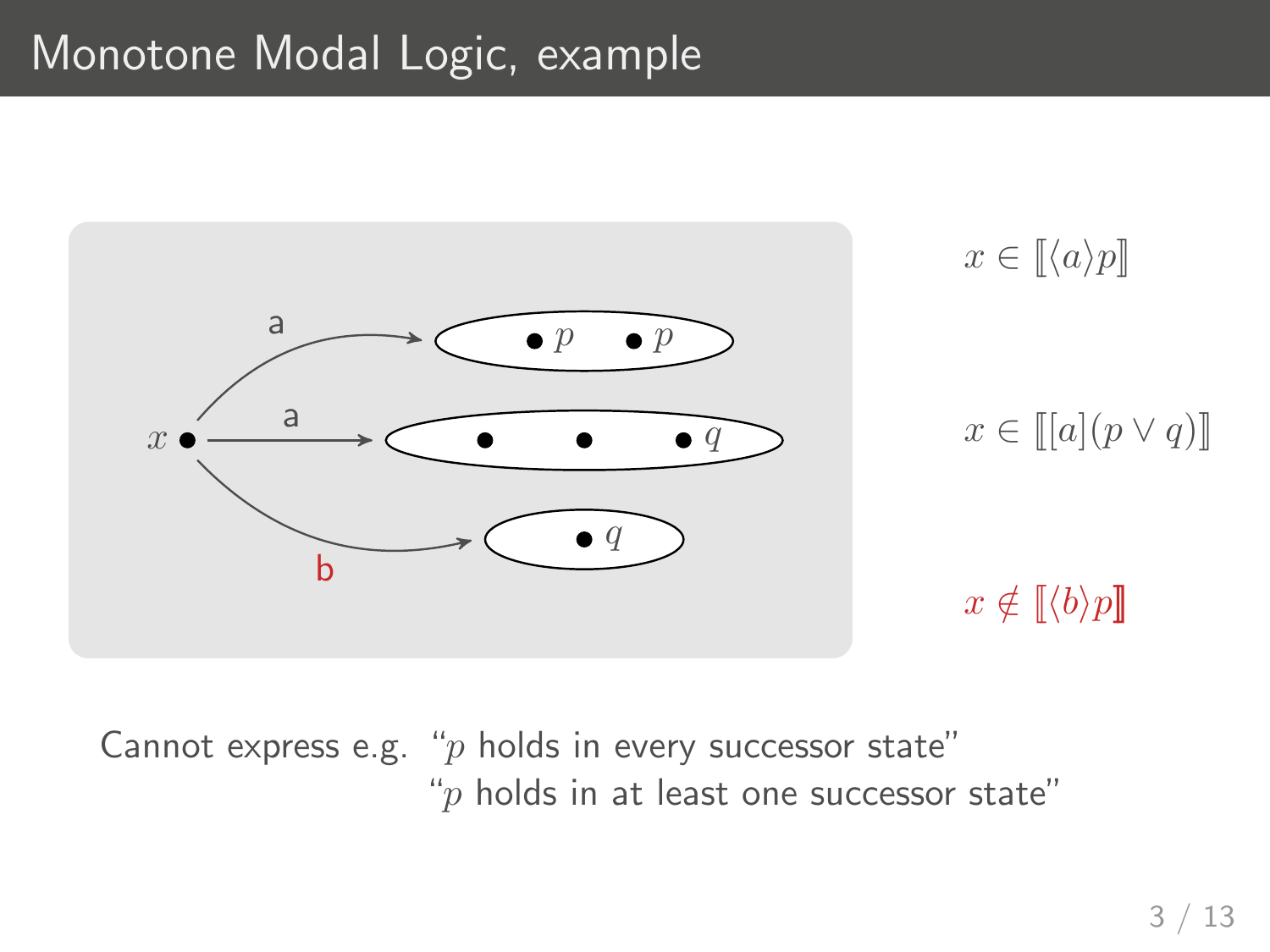### Syntax

$$
\phi, \psi ::= \bot \mid \top \mid p \mid \phi \land \psi \mid \phi \lor \psi \mid [a] \phi \mid \langle a \rangle \phi \mid X \mid \nu X. \phi \mid \mu X. \phi
$$
  
( $p \in \text{At}, a \in \text{Act}, X \in \text{Var}$ )

### **Semantics**

Valuation  $\sigma : \text{Var} \rightarrow \mathcal{P}(W)$ 

 $[\![X]\!]_\sigma = \sigma(X)$   $[\![\mu X.\phi]\!]_\sigma = \mathsf{LFP}[\![\phi]\!]_\sigma^X$   $[\![\nu X.\phi]\!]_\sigma = \mathsf{GFP}[\![\phi]\!]_\sigma^X$ 

where  $[\![\phi]\!]_\sigma^X(A) = [\![\phi]\!]_{\sigma[X \mapsto A]}$  for  $A \subseteq W$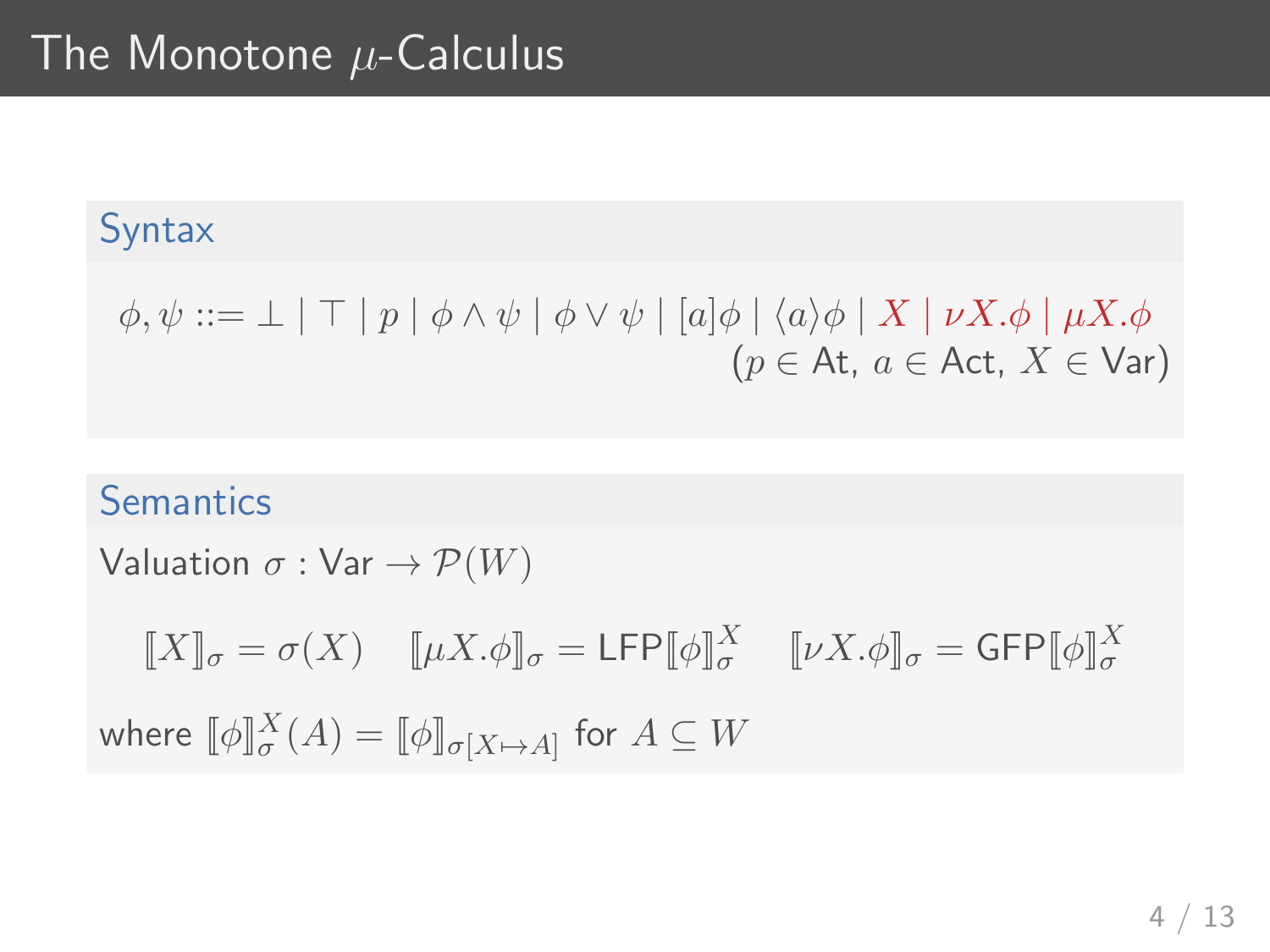# The Monotone  $\mu$ -Calculus, ctd.

Readings:

 $\blacktriangleright$  Epistemic Logic

 $\langle a \rangle \phi$  – "Agent a knows  $\phi$ "

▶ Concurrent PDL (CPDL), Peleg (1987)

 $\langle \alpha \rangle \phi$  – "There is execution of program  $\alpha$  in parallel, nondeterministic system s.t. all end states satisfy  $\phi$ "

Game Logic, Parikh (1983)

 $\langle \alpha \rangle \phi$  – "Player Angel has strategy to achieve  $\phi$  in game  $\alpha$ "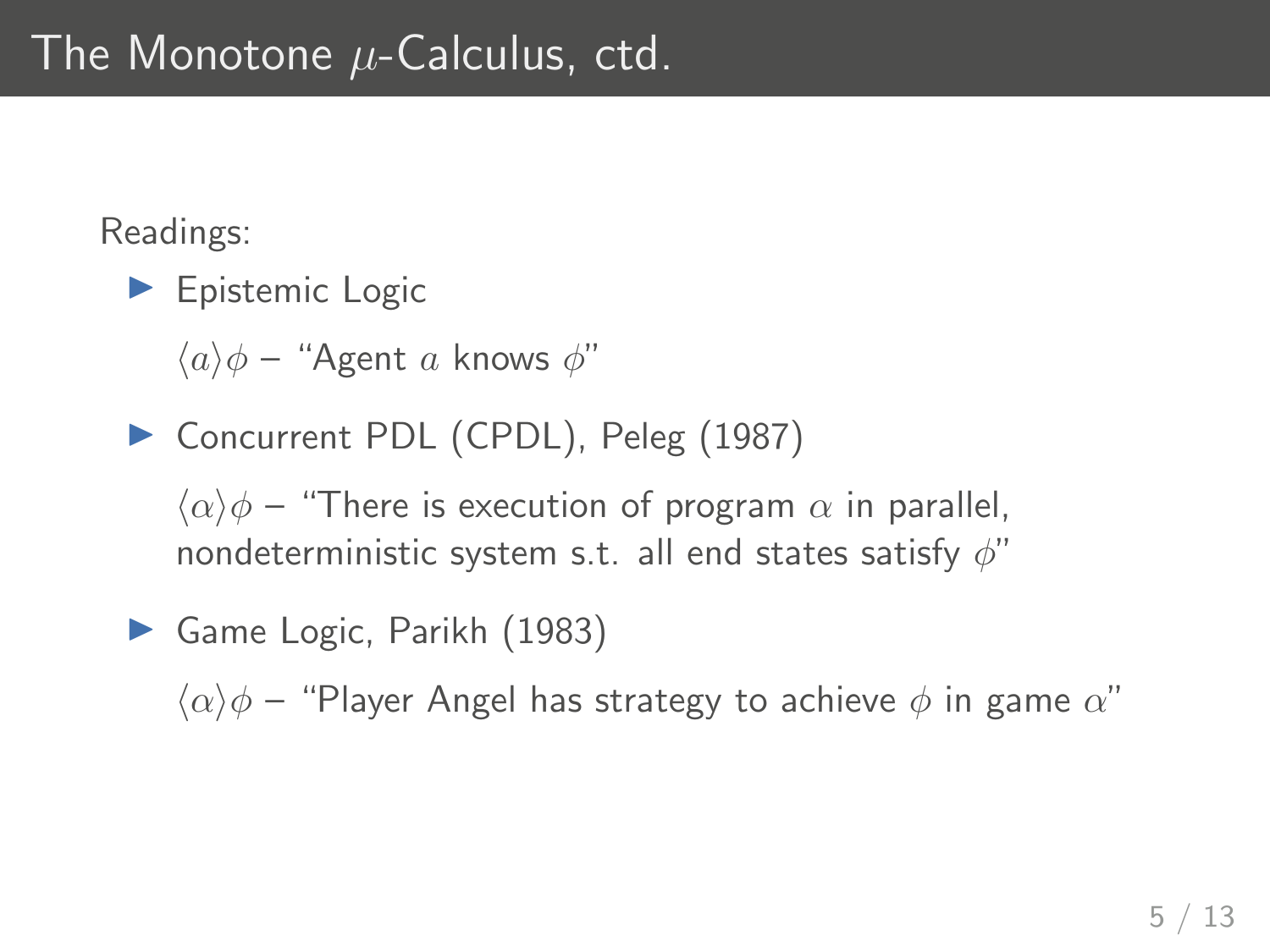# Embedding CPDL into Monotone  $\mu$ -Calculus

### Programs:  $\alpha ::= a \, |? \psi \mid \alpha_1; \alpha_2 \mid \alpha_1 \cup \alpha_2 \mid \alpha_1 \cap \alpha_2 \mid \alpha^*$

Embedding functions  $(-)^\sharp$  and  $\tau_\gamma$  (mutually recursive):

$$
(\langle \gamma \rangle \phi)^{\sharp} = \tau_{\gamma}(\phi^{\sharp}) \text{ (plus propositional cases)}
$$
  
\n
$$
\tau_{? \psi}(\phi) = \psi^{\sharp}
$$
  
\n
$$
\tau_{a}(\phi) = \langle a \rangle \phi
$$
  
\n
$$
\tau_{\gamma \cup \delta}(\phi) = \tau_{\gamma}(\phi) \lor \tau_{\delta}(\phi)
$$
  
\n
$$
\tau_{\gamma \cap \delta}(\phi) = \tau_{\gamma}(\phi) \land \tau_{\delta}(\phi)
$$
  
\n
$$
\tau_{\gamma; \delta}(\phi) = \tau_{\gamma}(\tau_{\delta}(\phi))
$$
  
\n
$$
\tau_{\gamma^{*}}(\phi) = \mu X. \phi \lor \tau_{\gamma}(X)
$$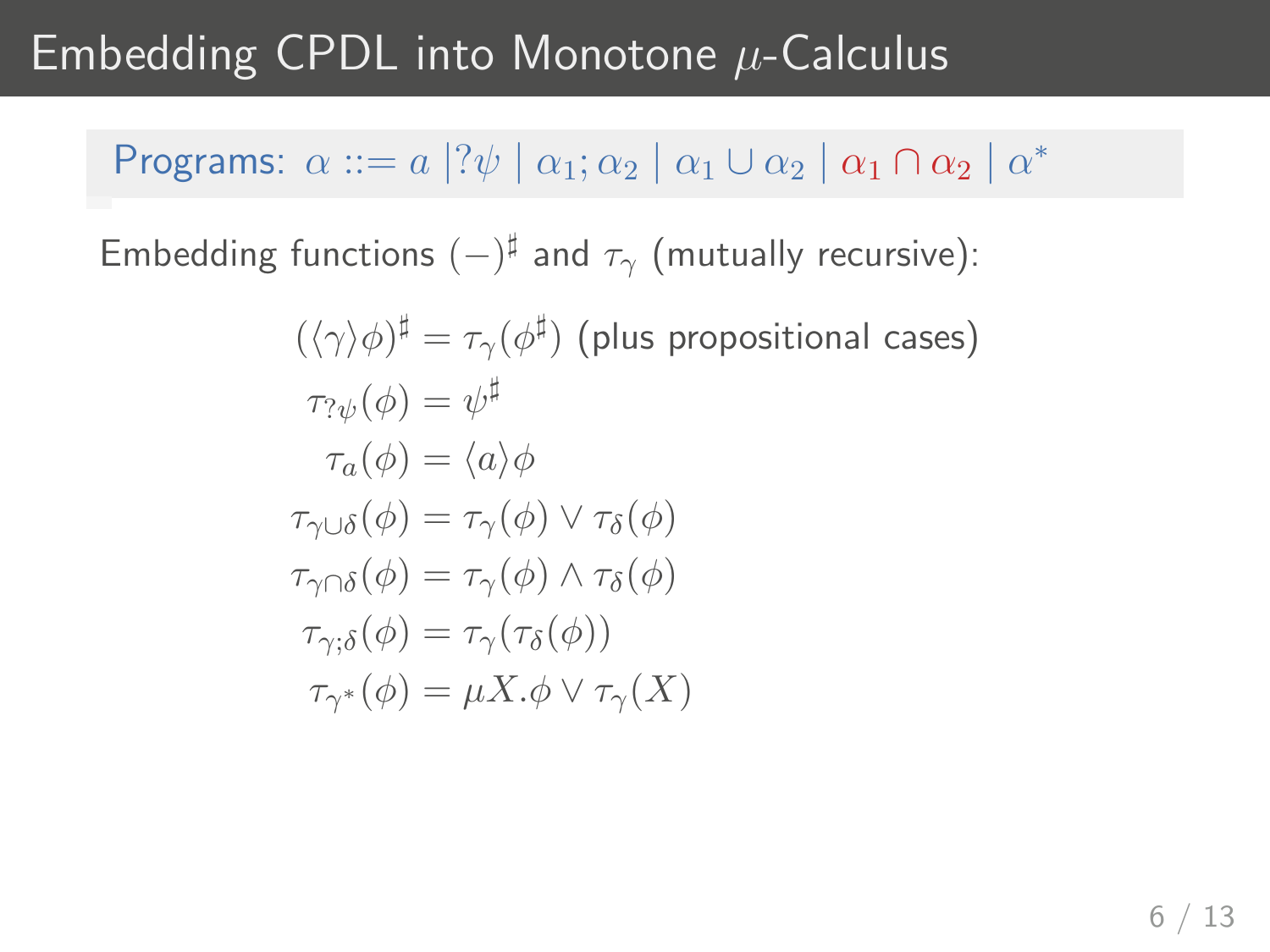# Embedding CPDL into Monotone  $\mu$ -Calculus

### Programs:  $\alpha ::= a \, |? \psi \mid \alpha_1; \alpha_2 \mid \alpha_1 \cup \alpha_2 \mid \alpha_1 \cap \alpha_2 \mid \alpha^*$

Embedding functions  $(-)^\sharp$  and  $\tau_\gamma$  (mutually recursive):

$$
(\langle \gamma \rangle \phi)^{\sharp} = \tau_{\gamma}(\phi^{\sharp})
$$
 (plus propositional cases)  
\n
$$
\tau_{? \psi}(\phi) = \psi^{\sharp}
$$
  
\n
$$
\tau_{a}(\phi) = \langle a \rangle \phi
$$
  
\n
$$
\tau_{\gamma \cup \delta}(\phi) = \tau_{\gamma}(\phi) \lor \tau_{\delta}(\phi)
$$
  
\n
$$
\tau_{\gamma \cap \delta}(\phi) = \tau_{\gamma}(\phi) \land \tau_{\delta}(\phi)
$$
  
\n
$$
\tau_{\gamma; \delta}(\phi) = \tau_{\gamma}(\tau_{\delta}(\phi))
$$
  
\n
$$
\tau_{\gamma^{*}}(\phi) = \mu X. \phi \lor \tau_{\gamma}(X)
$$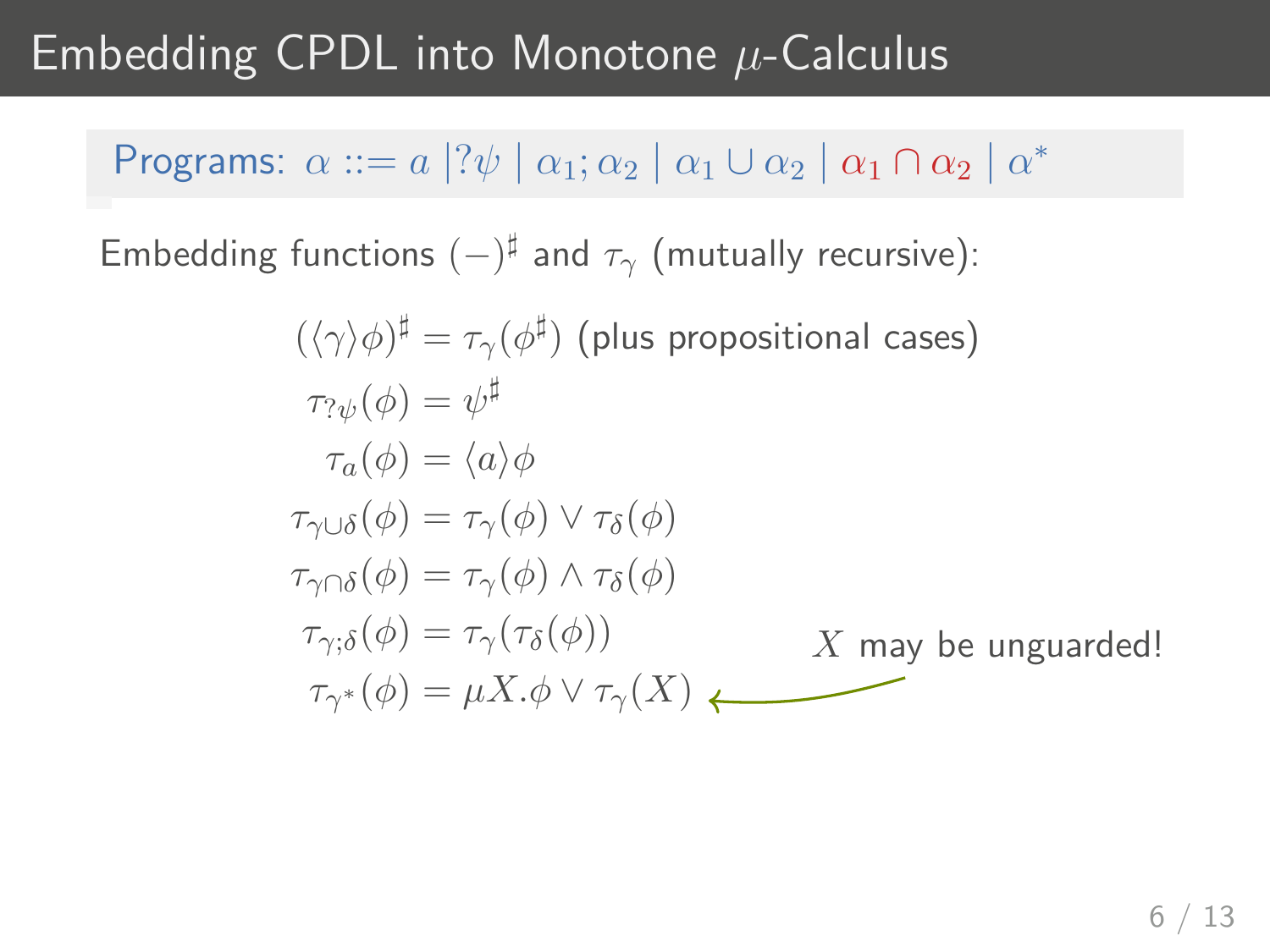# Embedding CPDL into Monotone  $\mu$ -Calculus

### Programs:  $\alpha ::= a \, |? \psi \mid \alpha_1; \alpha_2 \mid \alpha_1 \cup \alpha_2 \mid \alpha_1 \cap \alpha_2 \mid \alpha^*$

Embedding functions  $(-)^\sharp$  and  $\tau_\gamma$  (mutually recursive):

$$
(\langle \gamma \rangle \phi)^{\sharp} = \tau_{\gamma}(\phi^{\sharp}) \text{ (plus propositional cases)}
$$
  
\n
$$
\tau_{? \psi}(\phi) = \psi^{\sharp}
$$
  
\n
$$
\tau_a(\phi) = \langle a \rangle \phi
$$
  
\n
$$
\tau_{\gamma \cup \delta}(\phi) = \tau_{\gamma}(\phi) \lor \tau_{\delta}(\phi)
$$
  
\n
$$
\tau_{\gamma \cap \delta}(\phi) = \tau_{\gamma}(\phi) \land \tau_{\delta}(\phi)
$$
  
\n
$$
\tau_{\gamma; \delta}(\phi) = \tau_{\gamma}(\tau_{\delta}(\phi))
$$
  
\n
$$
\tau_{\gamma^*}(\phi) = \mu X. \phi \lor \tau_{\gamma}(X)
$$

Take size of  $\phi$  to be  $|c|(\phi)|$  (cardinality of *closure*)  $\rightsquigarrow$  Guarded transformation has only polynomial blowup (Bruse et al. 2015)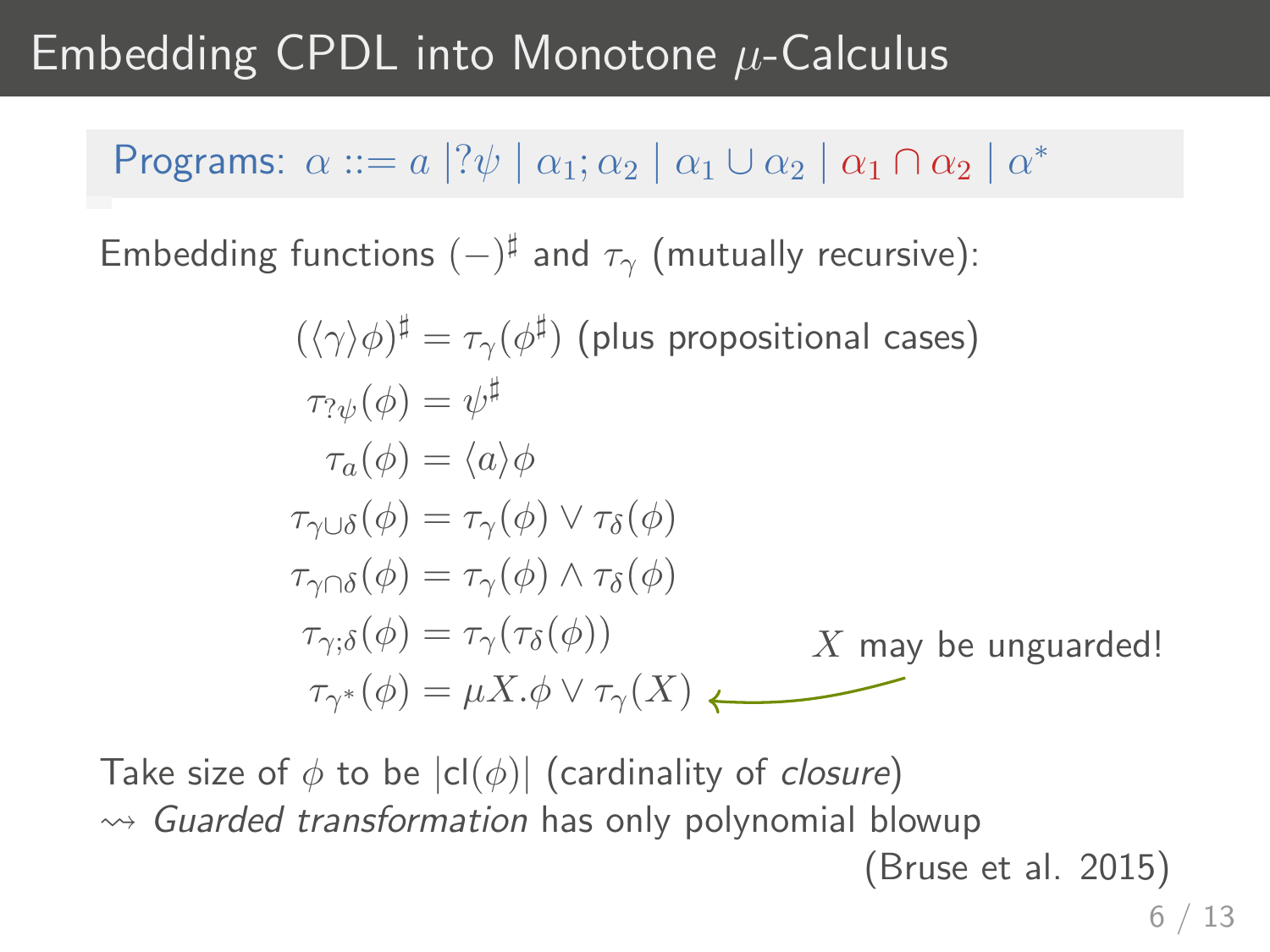# Embedding Game Logic into Monotone  $\mu$ -Calculus

### Games:  $\alpha ::= a \, |? \psi \mid \alpha_1; \alpha_2 \mid \alpha_1 \cup \alpha_2 \mid \alpha_1 \cap \alpha_2 \mid \alpha^* \mid \alpha^*$

Embedding functions  $(-)^\sharp$  and  $\tau_\gamma$  (mutually recursive):

$$
(\langle \gamma \rangle \phi)^{\sharp} = \tau_{\gamma}(\phi^{\sharp}) \text{ (plus propositional cases)}
$$
  
\n
$$
\tau_{? \psi}(\phi) = \psi^{\sharp}
$$
  
\n
$$
\tau_a(\phi) = \langle a \rangle \phi
$$
  
\n
$$
\tau_{\gamma \cap \delta}(\phi) = \tau_{\gamma}(\phi) \land \tau_{\delta}(\phi)
$$
  
\n
$$
\tau_{\gamma \cup \delta}(\phi) = \tau_{\gamma}(\phi) \lor \tau_{\delta}(\phi)
$$
  
\n
$$
\tau_{\gamma; \delta}(\phi) = \tau_{\gamma}(\tau_{\delta}(\phi))
$$
  
\n
$$
\tau_{\gamma^*}(\phi) = \mu X. \phi \lor \tau_{\gamma}(X)
$$
  
\n
$$
\tau_{\gamma^*}(\phi) = \nu X. \phi \land \tau_{\gamma}(X)
$$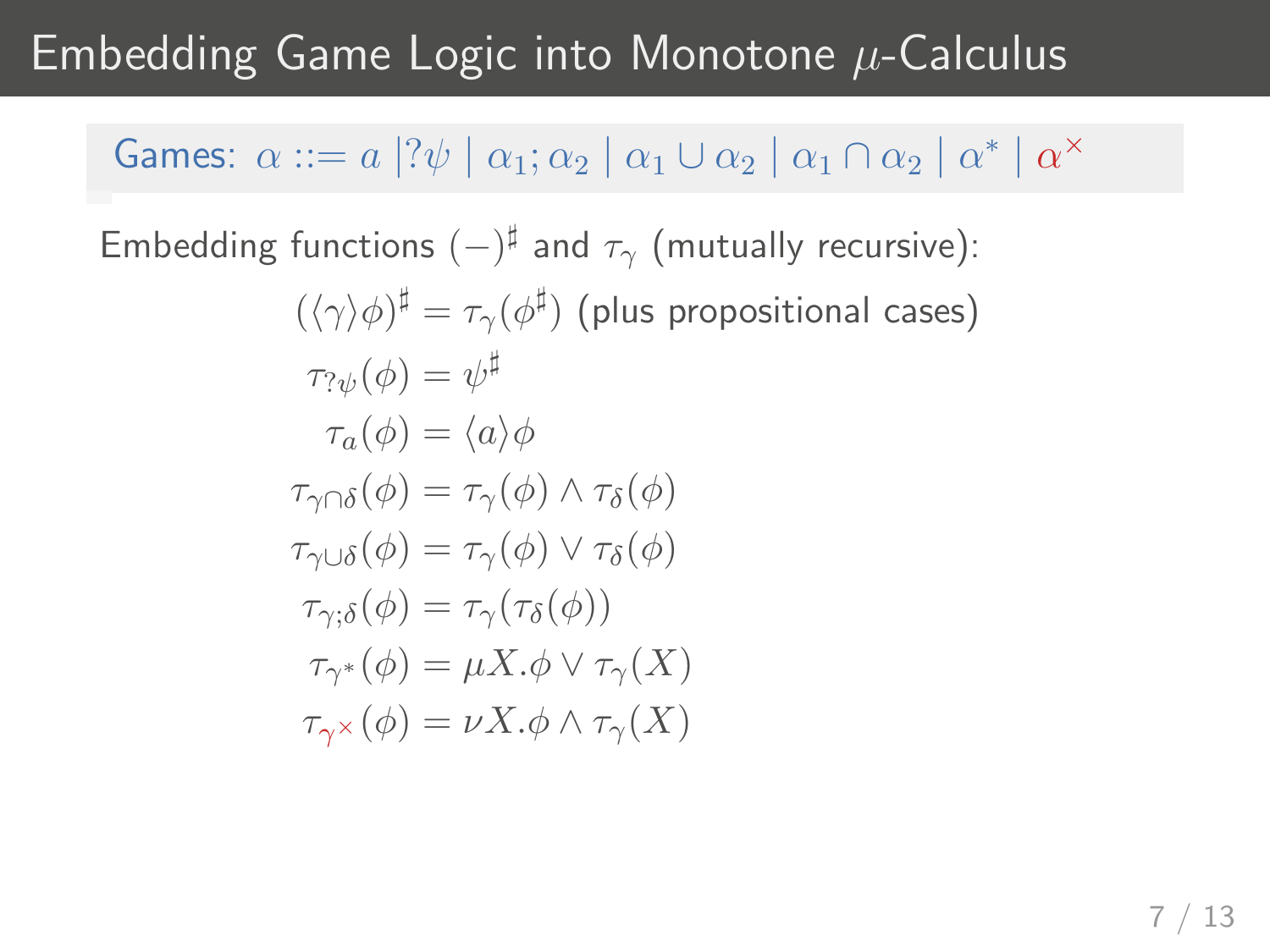# Embedding Game Logic into Monotone  $\mu$ -Calculus

### Games:  $\alpha ::= a \, |? \psi \mid \alpha_1; \alpha_2 \mid \alpha_1 \cup \alpha_2 \mid \alpha_1 \cap \alpha_2 \mid \alpha^* \mid \alpha^*$

Embedding functions  $(-)^\sharp$  and  $\tau_\gamma$  (mutually recursive):

$$
(\langle \gamma \rangle \phi)^{\sharp} = \tau_{\gamma}(\phi^{\sharp}) \text{ (plus propositional cases)}
$$
  
\n
$$
\tau_{? \psi}(\phi) = \psi^{\sharp}
$$
  
\n
$$
\tau_a(\phi) = \langle a \rangle \phi
$$
  
\n
$$
\tau_{\gamma \cap \delta}(\phi) = \tau_{\gamma}(\phi) \land \tau_{\delta}(\phi)
$$
  
\n
$$
\tau_{\gamma \cup \delta}(\phi) = \tau_{\gamma}(\phi) \lor \tau_{\delta}(\phi)
$$
  
\n
$$
\tau_{\gamma; \delta}(\phi) = \tau_{\gamma}(\tau_{\delta}(\phi))
$$
  
\n
$$
\tau_{\gamma^*}(\phi) = \mu X. \phi \lor \tau_{\gamma}(X)
$$
  
\n
$$
\tau_{\gamma^*}(\phi) = \nu X. \phi \land \tau_{\gamma}(X)
$$

CPDL  $\subseteq$  Game Logic (alternation free)  $\subseteq$  af monotone  $\mu$ -calculus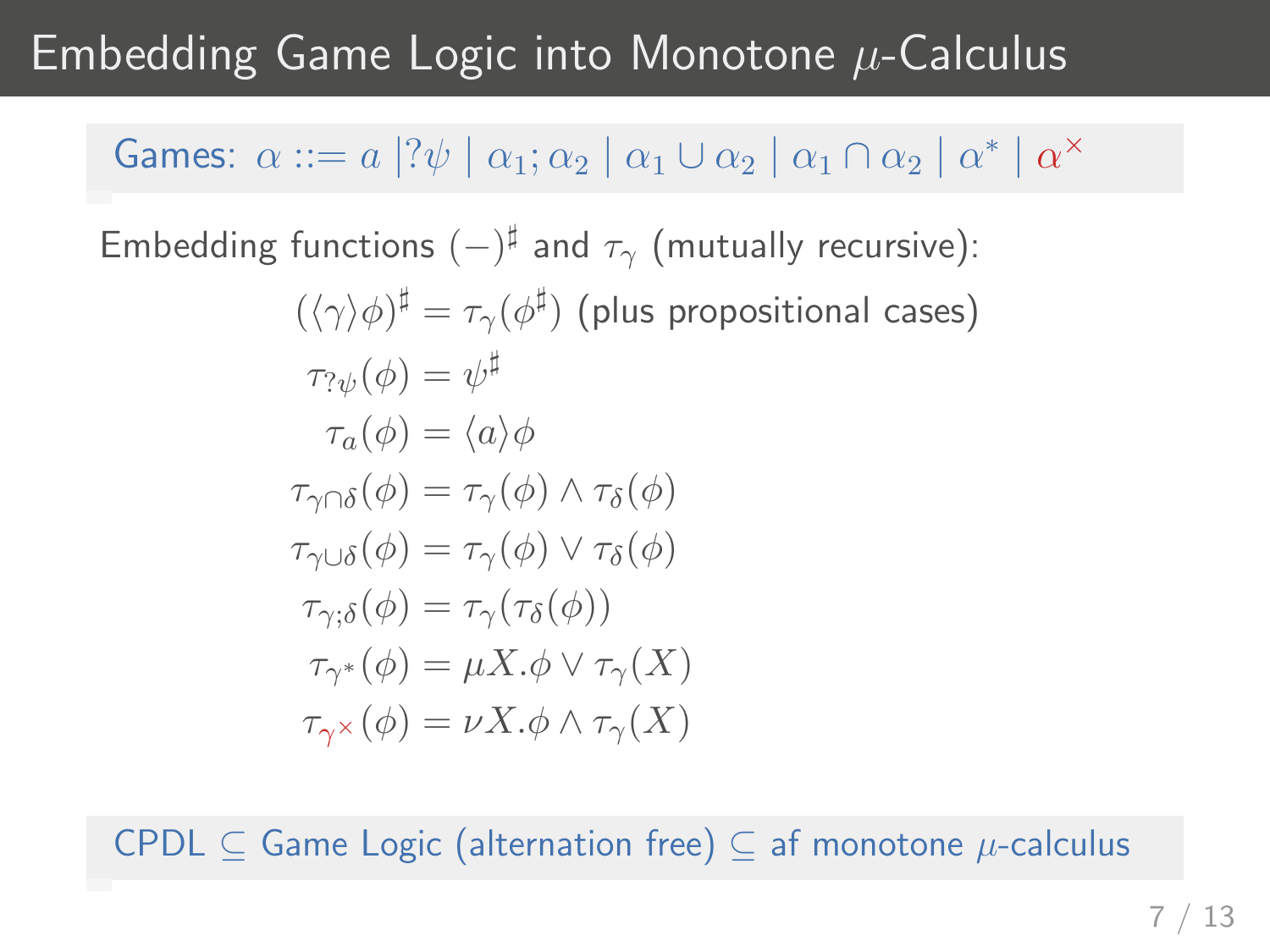Peleg (1987): Satisfiability checking for CPDL is EXPTIME-complete.

But: requires restricting to relational models  $\rightsquigarrow$  PDL  $\subseteq$  CPDL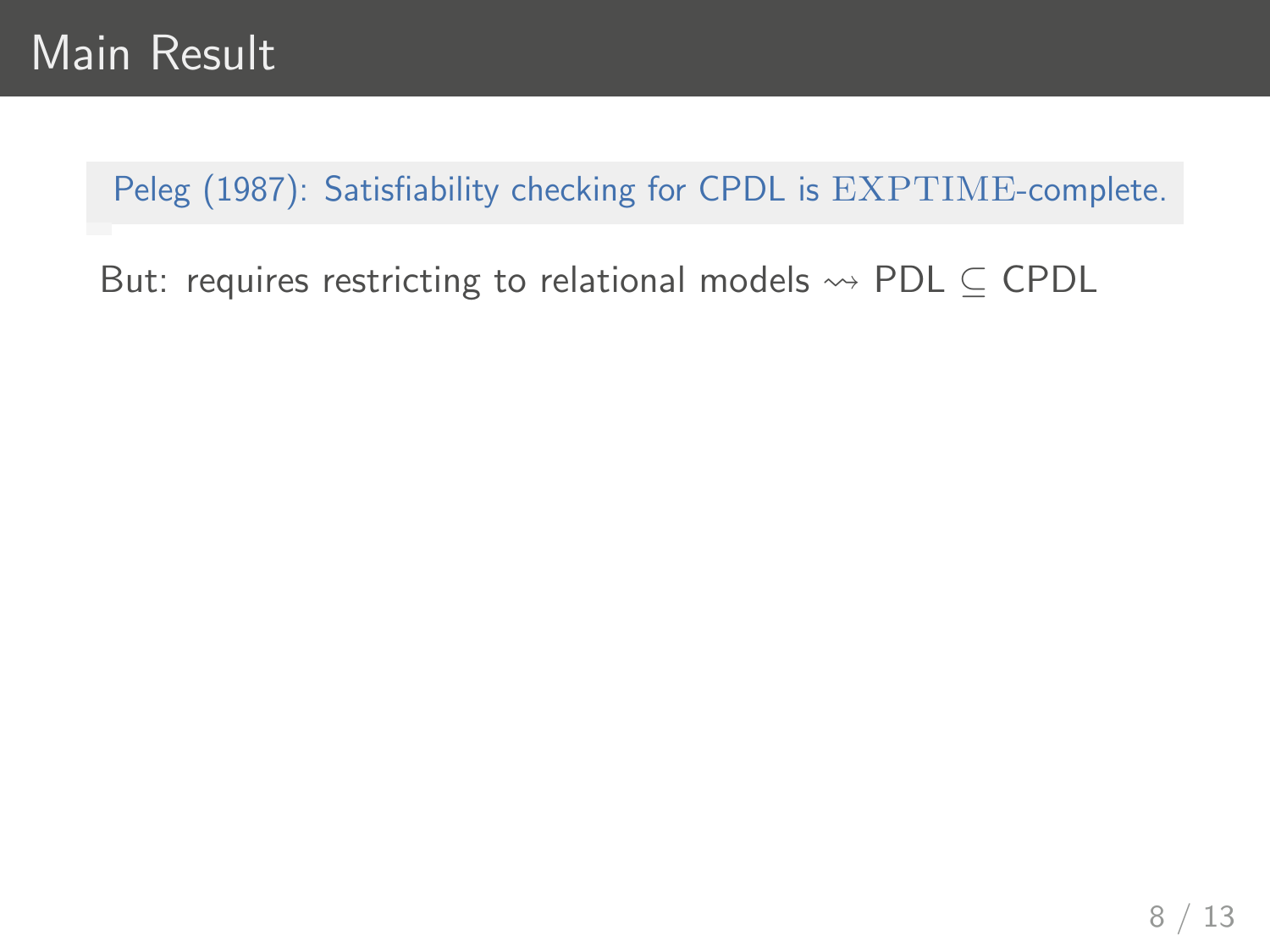### Peleg (1987): Satisfiability checking for CPDL is EXPTIME-complete.

But: requires restricting to relational models  $\rightsquigarrow$  PDL  $\subseteq$  CPDL

### Main Theorem

The satisfiability problem for the alternation-free monotone  $\mu$ -calculus with global assumptions is NP-complete.

### Proof sketch:

|                       |                   | there is           |                   | Eloise wins     |
|-----------------------|-------------------|--------------------|-------------------|-----------------|
| $\phi$ is satisfiable | $\Leftrightarrow$ | tableau for $\phi$ | $\Leftrightarrow$ | satisfiability  |
|                       |                   |                    |                   | game for $\phi$ |

Fix alternation-free monotone  $\mu$ -calculus formula  $\phi$ ,  $n ::= |cl(\phi)|$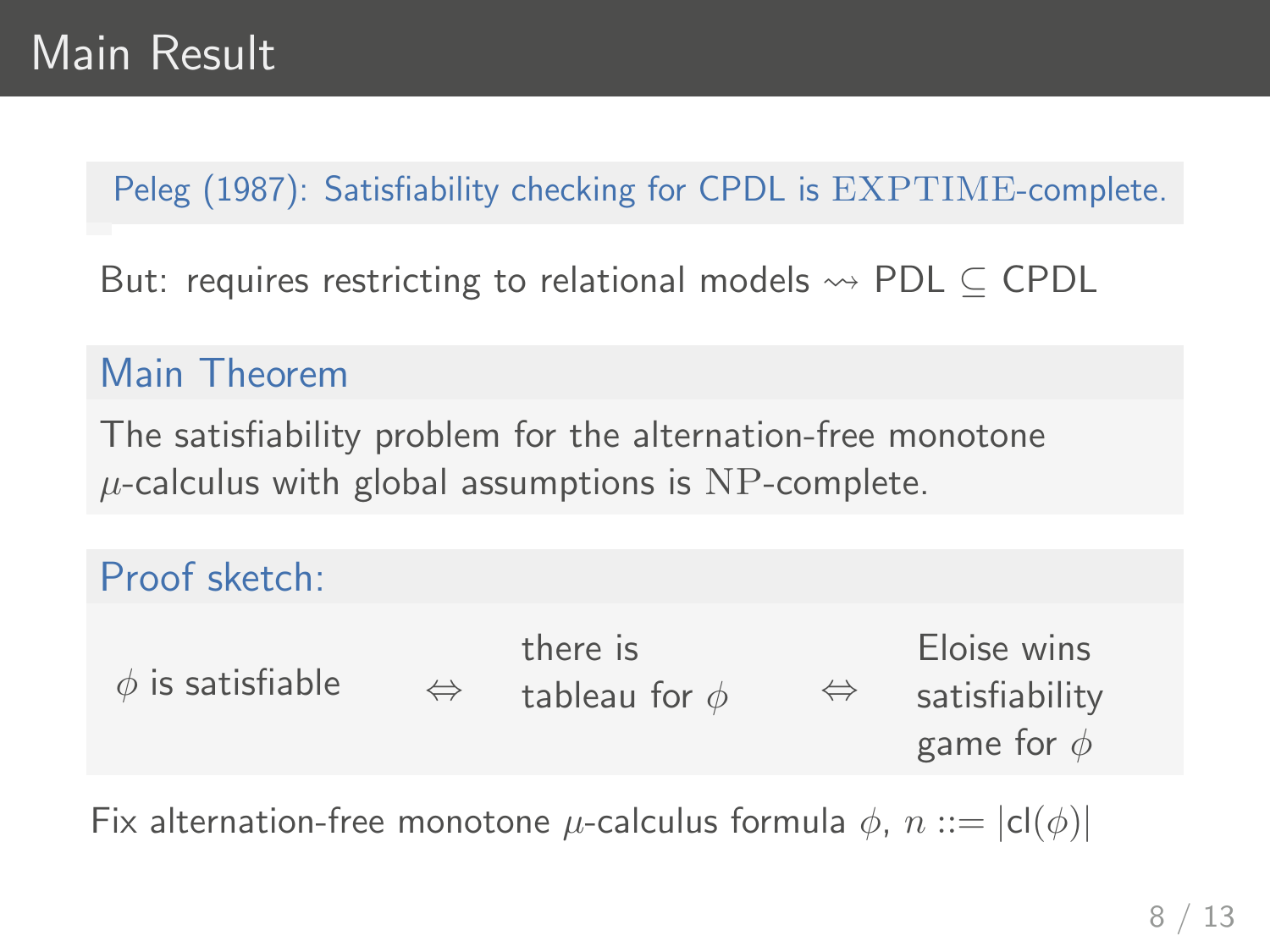$$
\begin{array}{cccc}\n(\perp) & \frac{\Gamma, \perp}{\Gamma, \phi_0 \land \phi_1} & (\phi) & \frac{\Gamma, p, \neg p}{\Gamma, \phi_0 \lor \phi_1} \\
(\wedge) & \frac{\Gamma, \phi_0 \land \phi_1}{\Gamma, \phi_0, \phi_1} & (\vee) & \frac{\Gamma, \phi_0 \lor \phi_1}{\Gamma, \phi_0 \quad \Gamma, \phi_1} \\
(\langle a \rangle) & \frac{\Gamma, \langle a \rangle \phi_0, [a] \phi_1}{\phi_0, \phi_1} & (\eta) & \frac{\Gamma, \eta X. \phi_0}{\Gamma, \phi_0 [\eta X. \phi_0 / X]}\n\end{array}
$$

where  $a \in$  Act,  $p \in$  At,  $X \in$  Var,  $\eta \in \{\mu, \nu\}$ 

Alphabet identifying rule applications (and choice of conclusion):

$$
\Sigma = \{ (\phi_0 \land \phi_1), (\phi_0 \lor \phi_1, b), (\eta X. \phi_0), (\langle a \rangle \phi_0, [a] \phi_1) \mid b \in \{0, 1\}, a \in A \}
$$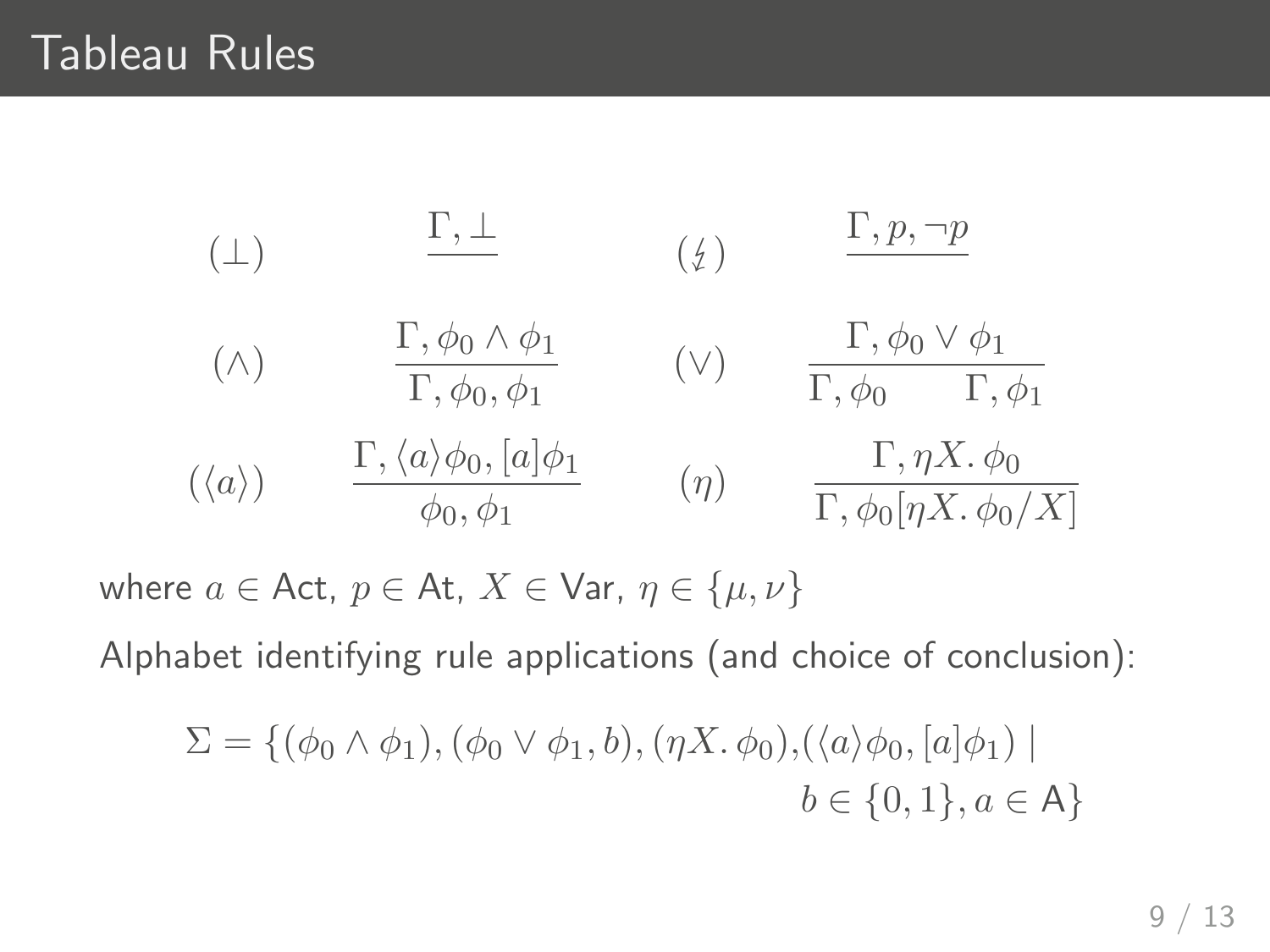Nondeterministic tracking function  $\gamma$  : cl( $\phi$ )  $\times \Sigma \rightarrow \mathcal{P}(\text{cl}(\phi))$ :

$$
\gamma(\psi, a) = \begin{cases}\n\{\phi_0, \phi_1\} & \psi = \phi_0 \land \phi_1 = a \\
\{\phi_b\} & \psi = \phi_0 \lor \phi_1, a = (\psi, b) \\
\{\phi_0[\eta X, \phi_0]\} & \psi = \eta X. \phi_0 = a \\
\{\phi_0\} & a = (\langle a \rangle \phi_0, [a] \phi_1), \psi = \langle a \rangle \phi_0 \\
\{\phi_1\} & a = (\langle a \rangle \phi_0, [a] \phi_1), \psi = [a] \phi_1\n\end{cases}
$$

Deferrals dfr  $\subseteq$  cl $(\phi)$ : Formulae originating from least fixpoints

Define  $\delta$  : dfr  $\times \Sigma \rightarrow \mathcal{P}$ (dfr) by  $\delta(\psi, a) = \gamma(\psi, a) \cap$  dfr

 $\triangleright$   $\delta$  can be seen as transition function of nondeterministic Co-Büchi automaton (accepting bad branches)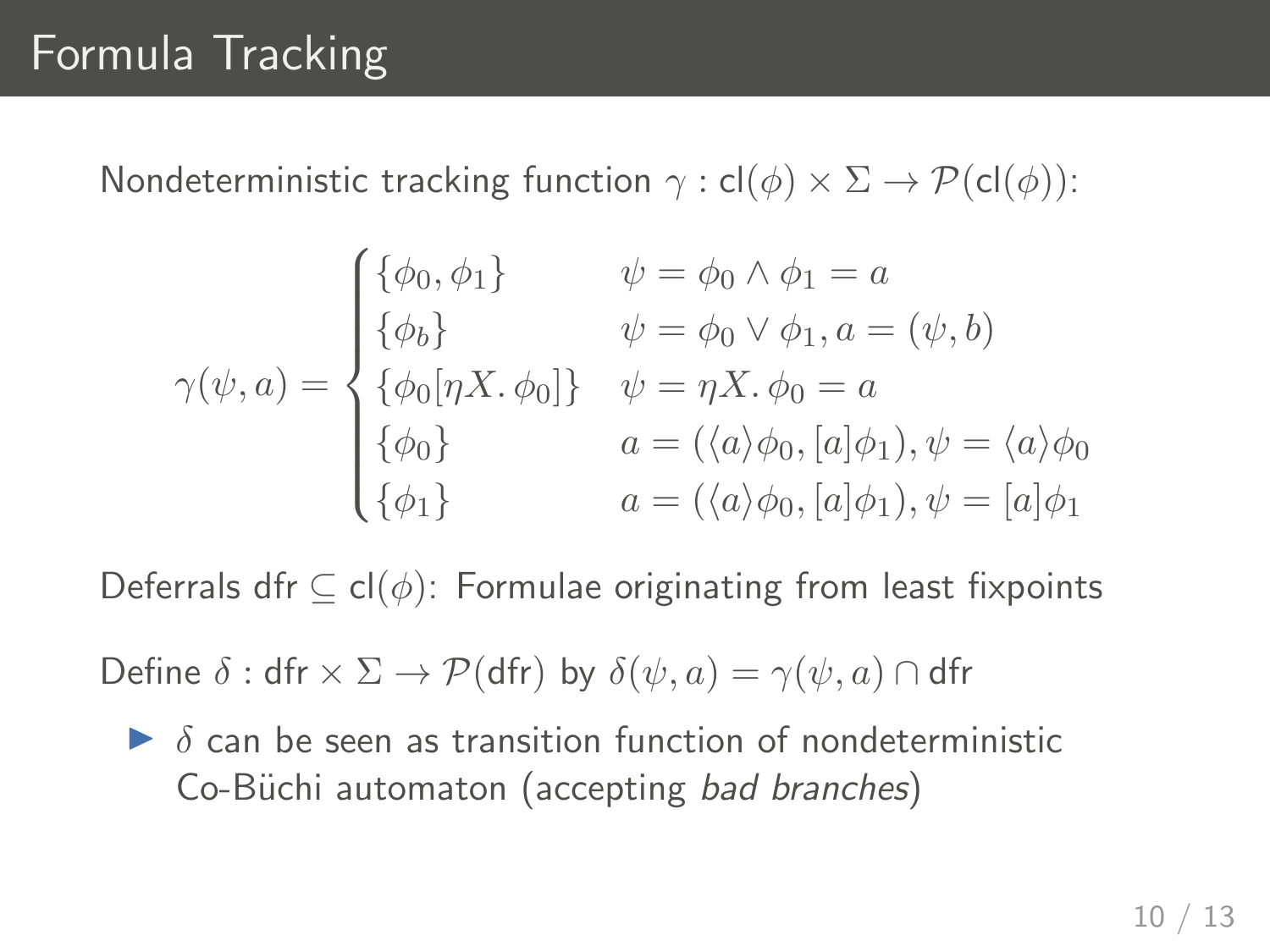### Definition

Tableau: Finite graph constructed by tableau rules in which all  $\delta$ -traces of formulae along paths are finite.

#### Theorem

 $\phi$  is satisfiable  $\Leftrightarrow$  There is tableau for  $\phi$ .

Proof: Standard for  $\mu$ -calculi, but with monotone modality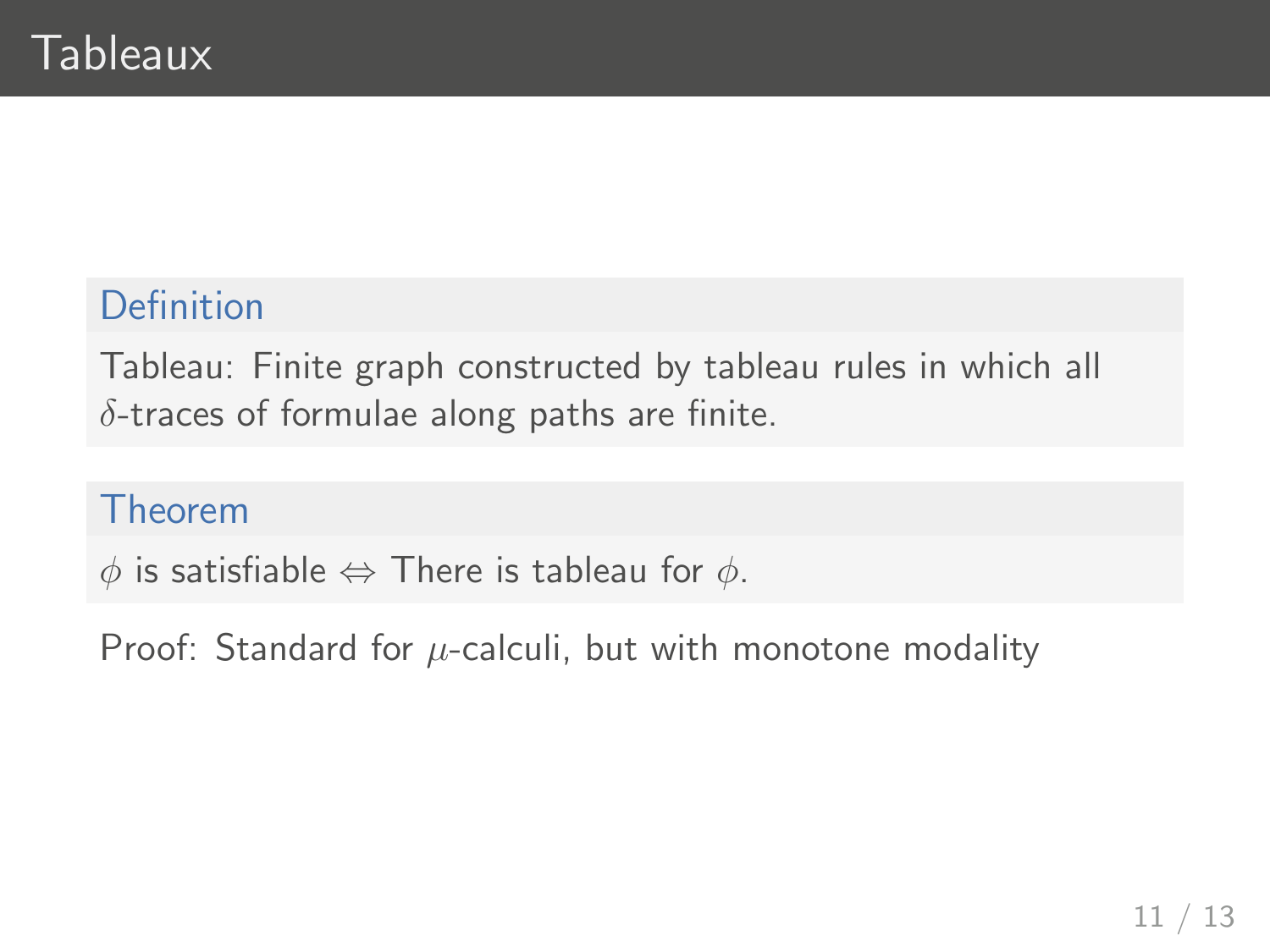$U=\{\Psi\subseteq\mathsf{cl}(\phi)\mid 2\geq |\Psi|\} \quad V_\exists=U^2 \quad V_\forall=\mathsf{states}^2 \quad F=\{(\Psi,\emptyset)\in V_\exists\}$ 

Node Moves  $(\Psi, \Phi) \in V_{\exists} \mid \{ (\gamma(\Psi, w), \delta(\Phi, w)) \in V_{\forall} \mid w \in (\Sigma_p)^*, |w| \leq 3n \}$  $(\Gamma, \Phi) \in V_{\forall} \mid \{ (\{\phi_0, \phi_1\}, \Phi') \in V_{\exists} \mid \{\langle a \rangle \phi_0, [a] \phi_1\} \subseteq \Gamma \},\$ if  $\Phi \neq \emptyset$ , then  $\Phi' = \delta(\Phi, (\langle a \rangle \phi_0, [a] \phi_1)),$ if  $\Phi = \emptyset$ , then  $\Phi' = \{\phi_0, \phi_1\}$  }

- ▶ Propositional reasoning condensed into single Eloise-moves
- $\blacktriangleright$  Modal steps track at most two formulae
- ▶ Implicit: economic variant of Miyano/Hayashi Co-Büchi automata determinization

#### Theorem

Eloise wins satisfiability game  $\Leftrightarrow$  There is tableau for  $\phi$ .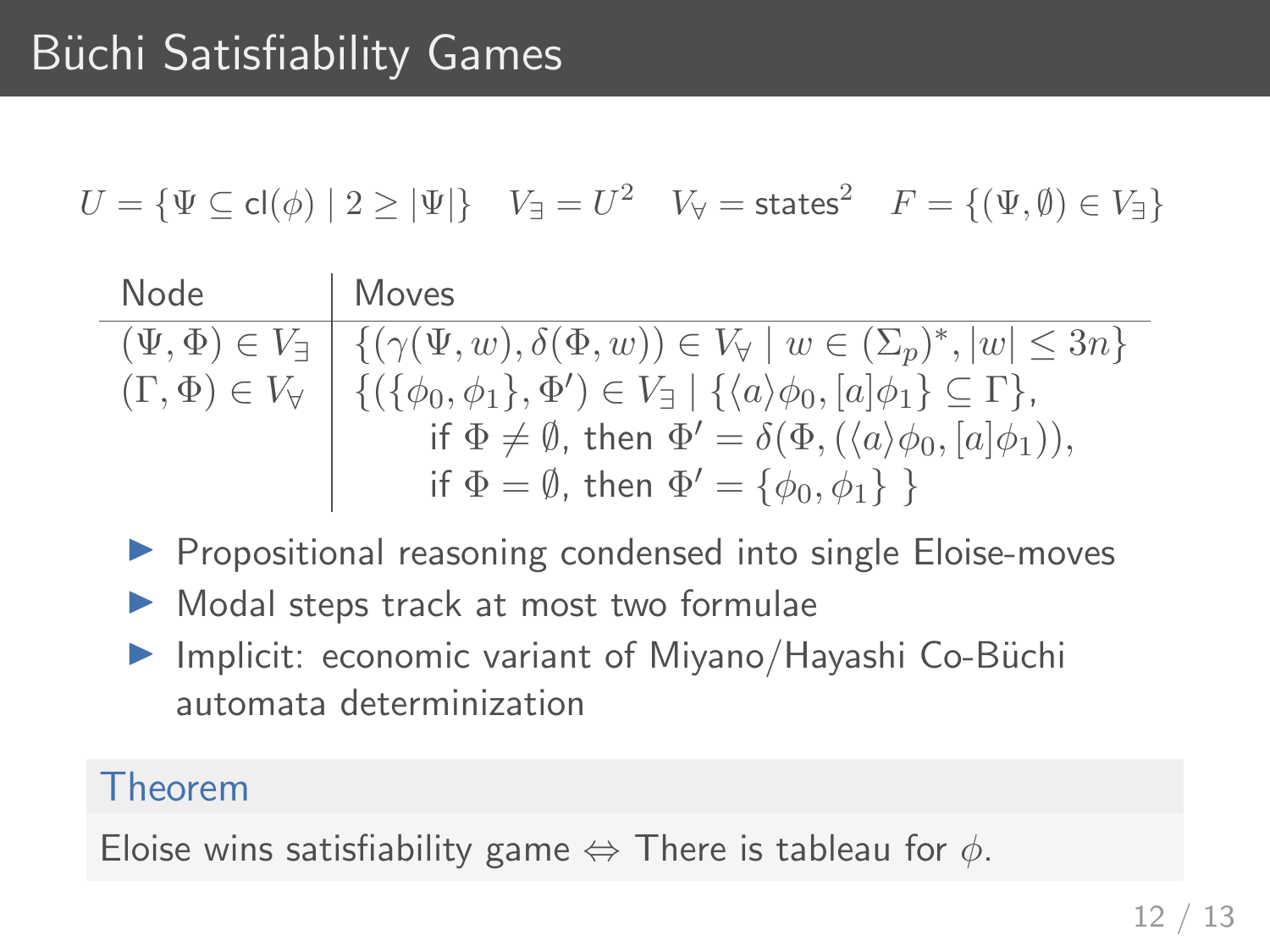saturated sets of formulae

 $U=\{\Psi\subseteq\mathsf{cl}(\phi)\mid 2\geq |\Psi|\} \quad V_\exists=U^2 \quad V_\forall=\mathsf{states}^2 \quad F=\{(\Psi,\emptyset)\in V_\exists\}$ 

| Node | Moves                                                                                                                                                   |
|------|---------------------------------------------------------------------------------------------------------------------------------------------------------|
|      | $(\Psi, \Phi) \in V_{\exists} \mid \{ (\gamma(\Psi, w), \delta(\Phi, w)) \in V_{\forall} \mid w \in (\Sigma_p)^*,  w  \leq 3n \}$                       |
|      | $(\Gamma, \Phi) \in V_{\forall} \mid \{ (\{\phi_0, \phi_1\}, \Phi') \in V_{\exists} \mid \{\langle a \rangle \phi_0, [a] \phi_1\} \subseteq \Gamma \},$ |
|      | if $\Phi \neq \emptyset$ , then $\Phi' = \delta(\Phi, (\langle a \rangle \phi_0, [a] \phi_1)),$                                                         |
|      | if $\Phi = \emptyset$ , then $\Phi' = {\phi_0, \phi_1}$ }                                                                                               |

- ▶ Propositional reasoning condensed into single Eloise-moves
- $\triangleright$  Modal steps track at most two formulae
- ▶ Implicit: economic variant of Miyano/Hayashi Co-Büchi automata determinization

### Theorem

Eloise wins satisfiability game  $\Leftrightarrow$  There is tableau for  $\phi$ .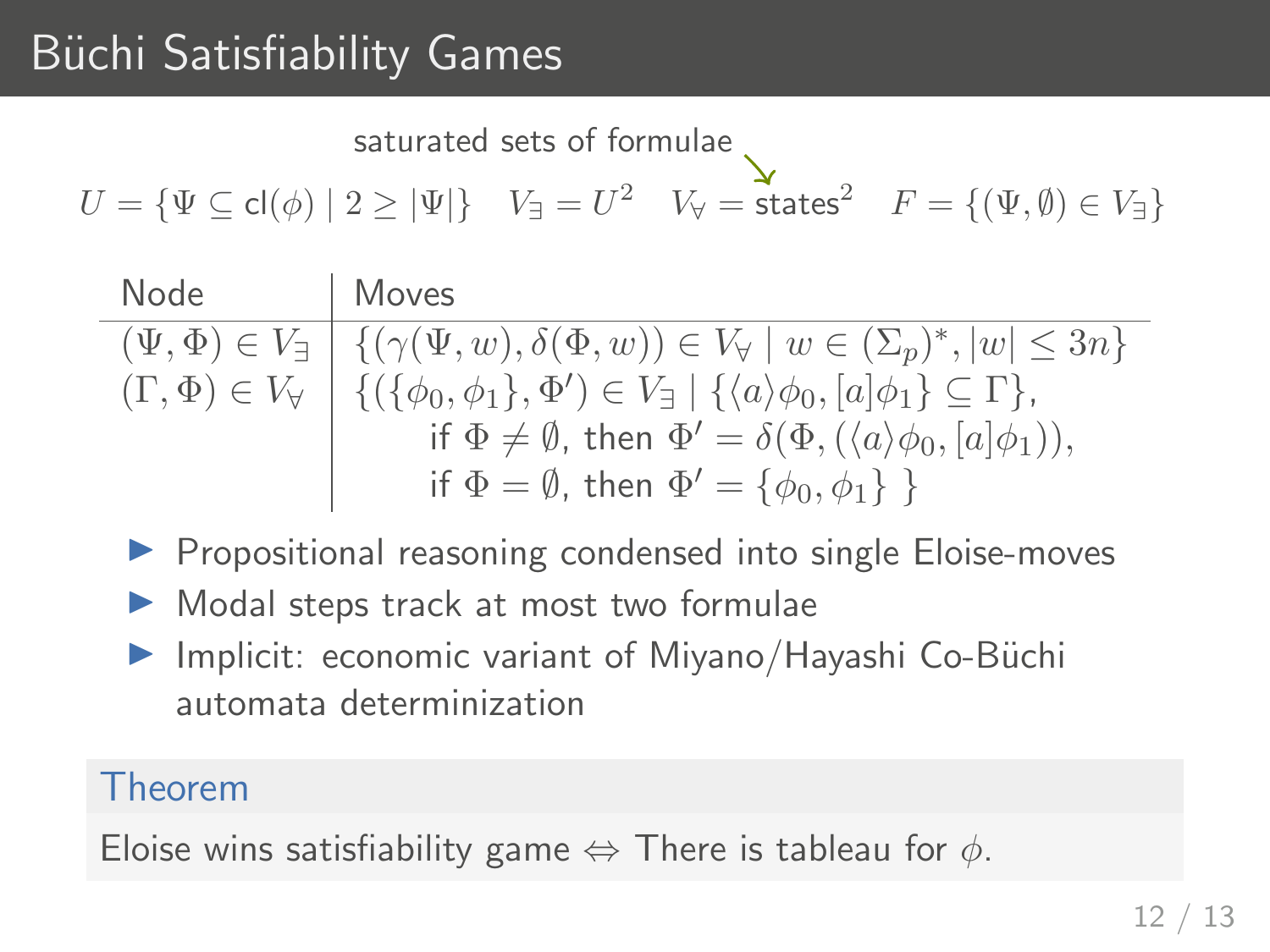saturated sets of formulae

 $U=\{\Psi\subseteq\mathsf{cl}(\phi)\mid 2\geq |\Psi|\} \quad V_\exists=U^2 \quad V_\forall=\mathsf{states}^2 \quad F=\{(\Psi,\emptyset)\in V_\exists\}$ 

| Node | Moves                                                                                                                                                   |
|------|---------------------------------------------------------------------------------------------------------------------------------------------------------|
|      | $(\Psi, \Phi) \in V_{\exists} \mid \{ (\gamma(\Psi, w), \delta(\Phi, w)) \in V_{\forall} \mid w \in (\Sigma_p)^*,  w  \leq 3n \}$                       |
|      | $(\Gamma, \Phi) \in V_{\forall} \mid \{ (\{\phi_0, \phi_1\}, \Phi') \in V_{\exists} \mid \{\langle a \rangle \phi_0, [a] \phi_1\} \subseteq \Gamma \},$ |
|      | if $\Phi \neq \emptyset$ , then $\Phi' = \delta(\Phi, (\langle a \rangle \phi_0, [a] \phi_1)),$                                                         |
|      | if $\Phi = \emptyset$ , then $\Phi' = {\phi_0, \phi_1}$ }                                                                                               |

- **Propositional reasoning condensed into single Eloise-moves**
- $\triangleright$  Modal steps track at most two formulae
- Implicit: economic variant of Miyano/Hayashi Co-Büchi automata determinization  $\mathcal{O}(n^2)$  states

### Theorem

Eloise wins satisfiability game  $\Leftrightarrow$  There is tableau for  $\phi$ .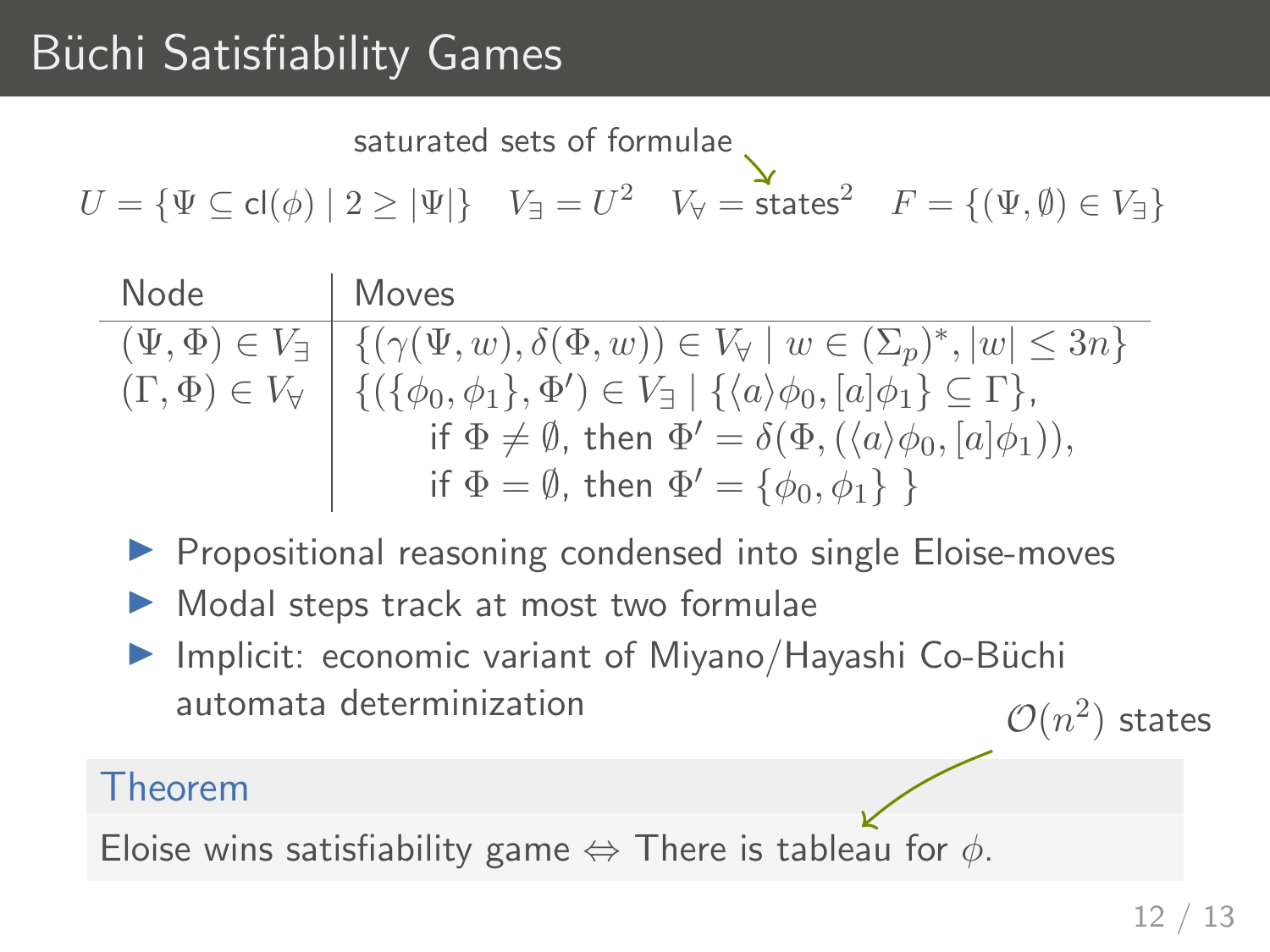